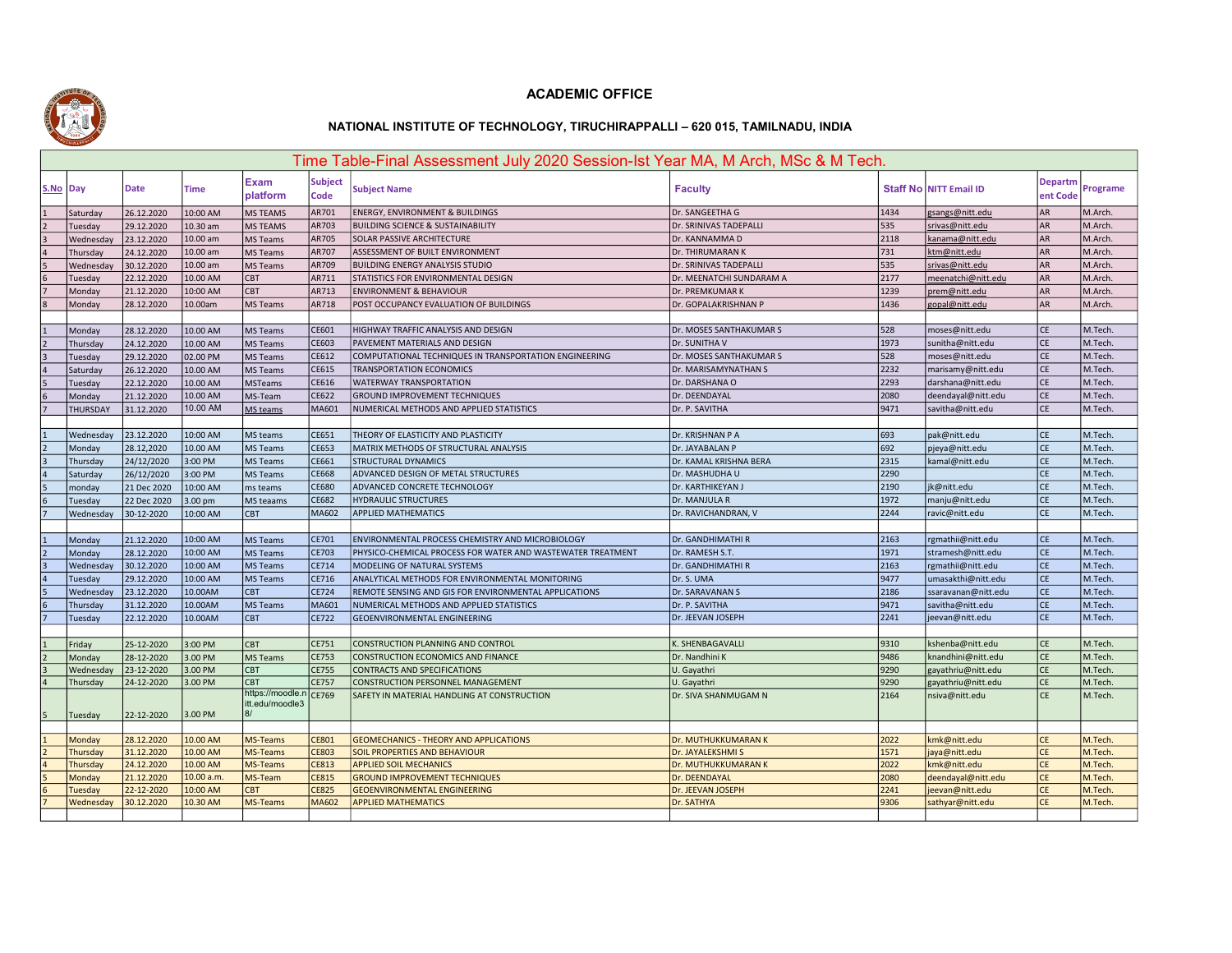|    | Monday    | 21-12-2020   | 10.00 AM           | <b>MS-TEAMS</b> | CL601         | ADVANCED PROCESS CONTROL                                       | Dr. RADHAKRISHNAN TK                            | 782  | radha@nitt.edu                | CL             | M.Tech  |
|----|-----------|--------------|--------------------|-----------------|---------------|----------------------------------------------------------------|-------------------------------------------------|------|-------------------------------|----------------|---------|
|    | Monday    | 28-12-2020   | 10.00AM            | <b>MS-TEAMS</b> | CL603         | MATHEMAICAL METHODS FOR CHEMICAL ENGINEERING                   | Dr. VIRIVINTI NAGAJYOTHI                        | 2235 | jyothi@nitt.edu               | <b>CL</b>      | M.Tech. |
| lз | Tuesday   | 22 Dec. 2020 | 10:00 AM           | <b>MS-TEAMS</b> | <b>CL605</b>  | ADVANCES IN FLUIDIZATION ENGINEERING                           | Dr. SARAT CHANDRA BABU J                        | 744  | sarar@nitt.edu                | cl             | M.Tech. |
|    | Wednesday | 23 Dec. 2020 | 12:00 PM           | <b>MS-TEAMS</b> | CL612         | <b>SCALE-UP METHODS</b>                                        | Dr. KARTIKEYA SHUKLA                            | 2342 | shukla@nitt.edu               | lcl            | M.Tech  |
|    | Tuesday   | 29 Dec. 2020 | 10:00 AM           | <b>MS-TEAMS</b> | <b>CL623</b>  | PROCESS OPTIMIZATION                                           | Dr. SARAVANAN S                                 | 2137 | saravanans@nitt.edu           | <b>CL</b>      | M.Tech. |
|    |           |              |                    |                 | CL627         | AIR POLLUTION CONTROL EQUIPMENT DESIGN                         | Dr. MEERA SHERIFFA BEGUM K                      | 1160 | meera@nitt.edu                | lcL            | M.Tech. |
|    | Thursday  | 24.Dec.2020  | 10.00 AM           | MS-TEAMS        |               |                                                                | M/Dr.N.ANANTHARAMAN                             |      |                               |                |         |
|    | Tuesday   | 31 Dec. 2020 | 03.00 PM           | <b>MS Teams</b> | <b>HS611</b>  | <b>TECHNICAL COMMUNICATION</b>                                 | Prof. GURURAJ R                                 | 618  | guru@nitt.edu                 | CL             | M.Tech. |
|    |           |              |                    |                 |               |                                                                |                                                 |      |                               |                |         |
|    | Tuesday   | 29-12-2020   | 10.00 am           | <b>CBT</b>      | <b>CL651A</b> | <b>MEASUREMENT SYSTEMS</b>                                     | Dr. UMA G                                       | 1446 | guma@nitt.edu                 | CL             | M.Tech. |
|    | Saturday  | 26-12-2020   | 2:00 PM            | CBT             | <b>CL651B</b> | <b>CHEMICAL PROCESS SYSTEMS</b>                                | Dr. SANKAR K                                    | 2279 | shankark@nitt.edu             | CL             | M.Tech  |
|    | Thursday  | 24 Dec. 2020 | 2.00 p.m.          | <b>CBT</b>      | <b>CL653</b>  | MODERN CONTROL ENGINEERING                                     | Dr. DHANALAKSHMI K                              | 1445 |                               | <b>CL</b>      | M.Tech. |
|    | Monday    | 23 Dec. 2020 | 2:00 p.m.          | <b>CBT</b>      | <b>CL664</b>  | <b>APPLIED SOFT COMPUTING</b>                                  | Dr. SRINIVASAN K                                | 2010 | srinikkn@nitt.edu             | lcl            | M.Tech  |
|    | Monday    | 28 Dec. 2020 | 10.00 am           | MS Teams        | CL667         | ANALYTICAL INSTRUMENTATION                                     | Dr. JYOTI SAHU                                  | 2323 | jyoti@nitt.edu                | <b>CL</b>      | M.Tech. |
|    |           |              |                    |                 |               |                                                                |                                                 |      |                               |                |         |
|    | Tuesday   | 22 Dec 2020  | 10.00 am           | <b>MS Teams</b> | CS601         | MATHEMATICAL CONCEPTS OF COMPUTER SCIENCE                      | Dr. KAMALIKA BHATTACHARJEE                      | 2339 | kamalika@nitt.edu             | <b>CS</b>      | M.Tech  |
|    | Wednesday | 23 Dec 2020  | 10.00 am           | <b>MS Teams</b> | CS603         | ADVANCED DATA STRUCTURES AND ALGORITHMS                        | Dr. RAJESWARI SRIDHAR                           | 2253 | srajeswari@nitt.edu           | <b>CS</b>      | M.Tech. |
|    | Monday    | 21 Dec 2020  | 10.00 am           | Google Platform | CS605         | HIGH PERFORMANCE COMPUTER ARCHITECTURE                         | Dr. RAMA SUBRAMANIAN N                          | 1121 | nrs@nitt.edu                  | lcs            | M.Tech  |
|    | Thursday  | 24 Dec 2020  | 10.00 am           | MS Teams        | CS610         | ADVANCED NETWORK PRINCIPLES AND PROTOCOLS                      | Dr. MARY SAIRA BHANU S                          | 460  | msb@nitt.edu                  | <b>CS</b>      | M.Tech. |
|    | Monday    | 28 Dec.2020  | 10.00 am           | CBT             | CS611         | ADVANCED CRYPTOGRAPHY                                          | Dr. LEELA VELUSAMY R                            | 824  | leela@nitt.edu                | cs             | M.Tech. |
|    | Tuesday   | 29 Dec 2020  | 10.00 am           | MS Teams        | CS618         | DESIGN AND ANALYSIS OF PARALLEL ALGORITHMS                     | Dr. MALA C                                      | 772  | mala@nitt.eu                  | <b>CS</b>      | M.Tech. |
|    | Thursday  | 31 Dec 2020  | 10.00 am           | MS Teams        | CS623         | BIG DATA ANALYTICS AND MINING                                  | Dr. SIVASANKAR E                                | 2112 | sivasankar@nitt.edu           | <b>CS</b>      | M.Tech. |
|    |           |              |                    |                 |               |                                                                |                                                 |      |                               |                |         |
|    | Wednesday | 23 Dec 2020  | 10.00 am           | <b>MS Teams</b> | EC601         | LINEAR ALGEBRA AND STOCHASTIC PROCESSES                        | Dr. Patil Ashish Anandrao                       | 9508 | ashish@nitt,edu               | EC             | M.Tech. |
|    | Wednesday | 30 Dec 2020  | 10.00 am           | <b>MS Teams</b> | EC603         | ADVANCED DIGITAL SIGNAL PROCESSING                             | Dr. PALANISAMY P                                | 1272 | palan@nitt.edu                | EC             | M.Tech. |
|    | Monday    | 28 Dec 2020  | 10.00 am           | MS Teams        | EC605         | <b>MICROWAVE CIRCUITS</b>                                      | Dr. Patil Ashish Anandrao                       | 2250 |                               | EC             | M.Tech. |
|    | Thursday  | 31 Dec 2020  | 10.00 am           | MS Teams        | EC613         | HIGH SPEED COMMUNICATION NETWORKS                              | Dr. MALARKODI B                                 | 685  | malark@nitt.edu               | EC.            | M.Tech. |
|    | Thursday  | 24 Dec 2020  | 10.00 am           | MS Teams        | EC625         | ELECTROMAGNETIC METAMATERIALS                                  | Dr. PANDEESWARI R                               | 2102 | rpands@nitt.edu               | EC             | M.Tech  |
|    | Thursday  | 24 Dec 2020  | 10.00 a.m.         | MS Teams        | EC629         | PHOTONICS INTEGRATED CIRCUITS                                  | Dr. THAVASI RAJA G                              | 2016 | thavasi@nitt.edu              | l EC           | M.Tech. |
|    |           |              |                    |                 |               |                                                                |                                                 |      |                               |                |         |
|    | Monday    | 28 Dec 2020  | 10.00 AM           | <b>CBT</b>      | EC651         | ANALOG IC DESIGN                                               | Dr. VENKATARAMANI B                             | 47   | bvenki@nitt.edu               | EC             | M.Tech. |
|    | wednesday | 30 Dec 2020  | 10.00 AM           | MS Teams        | EC653         | <b>BASICS OF VLSI</b>                                          | Dr. KAVITHA R.K                                 | 2130 | rkkavitha@nitt.edu            | EC             | M.Tech. |
|    | Thursday  | 31 Dec 2020  | 10.00 AM           | <b>CBT</b>      | EC661         | DIGITAL SYSTEM DESIGN                                          | Dr. K. R. Pasupathy                             | 9499 | pasupathy@nitt.edu            | EC             | M.Tech. |
|    | Tuesday   | 29 Dec 2020  | 10.00 AM           | CBT             | EC662         | MODELLING AND SYNTHESIS VERILOG HDL                            | Dr. K. R. Pasupathy                             | 9499 | pasupathy@nitt.edu            | EC             | M.Tech. |
|    | Saturday  | 26 Dec. 2020 | 10.00 AM           | CBT             | EC663         | OPTIMIZATIONS OF DIGITAL SIGNAL PROCESSING STRUCTURES FOR VLSI | Dr. LAKSHMINARAYANAN GOPALAKRISHNAN             | 2127 | laksh@nitt.edu                | EC             | M.Tech  |
|    | Thursday  | 24 Dec 2020  | 10.00 AM           | CBT             | MA617         | GRAPH THEORY AND DISCRETE OPTIMIZATION                         | Dr.T.N.JANAKIRAMAN                              | 967  | janaki@nitt.edu               | EC.            | M.Tech. |
|    |           |              |                    |                 |               |                                                                |                                                 |      |                               |                |         |
|    | Thursday  | 24 Dec 2020  | 2.30 pm            | <b>MS Teams</b> | EE601         | ADVANCED POWER SYSTEM ANALYSIS                                 | Dr. SISHAJ P SIMON                              | 2078 | sishajpsimon@nitt.edu         | EE             | M.Tech. |
|    | Saturday  | 26.12.2020   | 2.30pm             | <b>MS Teams</b> | EE603         | POWER CONVERSION TECHNIQUES                                    | Dr. NAGAMANI C                                  | 695  | cnmani@nitt.edu               | EE             | M.Tech. |
|    | Monday    | 21-12-2020   | 10.00 am           | <b>CBT</b>      | EE651         | <b>POWER CONVERTERS</b>                                        | Dr. K Sundareswaran (Dr P. Srinivasa Rao Nayak) |      | 689 (2154)   psnayak@nitt.edu | EE             | M.Tech  |
|    | Sunday    | 27-12-2020   | 2:00 PM            | MS Teams        | EE653         | LINEAR AND NON-LINEAR SYSTEMS THEORY                           | Dr. SANKARANARAYANAN V                          | 2167 | vsankar@nitt.edu              | EE             | M.Tech. |
| 5  | Tuesday   | 29.12.2020   | 10:00 a.m          | <b>MS TEAMS</b> | EE662         | HIGH VOLTAGE DC TRANSMISSION                                   | Dr. VENKATA KIRTHIGA M                          | 2011 | mvkirthiga@nitt.edu           | EE             | M.Tech. |
|    | Saturday  | 26.12.2020   | 10.00 am           | MS Teams        | EE673         | RENEWABLE POWER GENERATION TECHNOLOGIES                        | Dr. KUMARESAN N                                 | 1452 | nkumar@nitt.edu               | EE             | M.Tech. |
| 7  | Monday    | 21.12.2020   | 6:00 PM            | <b>MS Teams</b> | <b>EE677</b>  | POWER SYSTEM RESTRUCTURING AND PRICING                         | Dr. VIVEK MOHAN                                 | 2224 | vivekmohan@nitt.edu           | EE             | M.Tech. |
|    | Tuesday   | 22-12-2020   | 6:00 PM            | MS Teams        | EE680         | <b>SMART GRID TECHNOLOGIES</b>                                 | Dr. SELVAN M.P                                  | 1995 | selvanmp@nitt.edu             | EE             | M.Tech. |
|    | Monday    | 30 December  | 10.00 am           | <b>MS Teams</b> | EE684         | DISTRIBUTED GENERATION AND MICRO-GRIDS                         | Dr. ANEESA M A                                  | 2312 | aneesa@nitt.edu               | lee.           | M.Tech. |
| 10 | Tuesday   | 22 December  | 2.00 <sub>pm</sub> | <b>CBT</b>      | EE690         | <b>DESIGN TECHNIQUES FOR SMPS</b>                              | Dr. ASHOK KUMAR                                 | 2322 | krashok@ntt.edu               | EE             | M.Tech  |
| 11 | Thursday  | 31 December  | 2:00 PM            | MS Teams        | MA603         | ADVANCED ENGINEERING MATHEMATICS                               | Dr. Kamalika Roy                                | 9467 | kamalikaroy@nitt.edu          | EE             | M.Tech. |
|    |           |              |                    |                 |               |                                                                |                                                 |      |                               |                |         |
|    | Saturday  | 26.12.2020   | 3.00 pm            | Ms Teams        | <b>EN601</b>  | FOUNDATION FOR ENERGY ENGINEERING                              | Dr. PREMALATHA M                                | 884  | godwin@nitt.edu               | EN <sub></sub> | M.Tech. |
|    | Wednesday | 30.12.2020   | 3.00 pm            | CBT             | <b>EN603</b>  | ENVIRONMENTAL ENGINEERING AND POLLUTION CONTROL                | Dr. SWAMINATHAN G                               | 499  | gs@nitt.edu                   | EN <sub></sub> | M.Tech. |
|    | Tuesday   | 22.12.2020   | 3.00 pm            | Ms Teams        | <b>EN605</b>  | SOLAR ENERGY UTILIZATION                                       | Dr. PREMALATHA M                                | 884  | latha@nitt.edu                | EN             | M.Tech  |
|    | Thursday  | 31.12.2020   | 3.00 pm            | Ms Teams        | <b>EN609</b>  | PROFESSIONAL SKILL DEVELOPMENT                                 | Prof. GURURAJ R                                 | 618  | guru@nitt.edu                 | EN             | M.Tech  |
| 5  | Monday    | 28.12.2020   | 3:00 PM            | Ms Teams        | EN613         | ENERGY SYSTEM MODELLING AND ANALYSIS                           | Dr. RUBEN SUDHAKAR D                            | 2259 | rubensudhakar@nitt.edu        | EN <sub></sub> | M.Tech  |
|    | Thursday  | 24.12.2020   | 3.00 pm            | Ms Teams        | <b>EN625</b>  | ELECTRICAL ENERGY TECHNOLOGY                                   | Dr. PREMALATHA M                                | 884  | reshi89@gmail.com             | EN             | M.Tech. |
|    | Monday    | 21.12.2020   | 3.00 pm            | Ms Teams        | <b>EN648</b>  | NPTEL/CERTIFICATE COURSES                                      | Dr. RUBEN SUDHAKAR D                            | 2259 | rubensudhakar@nitt.edu        | EN             | M.Tech. |
| 8  | Thursday  | 24.12.2020   | 3.00 pm            | Ms teams        | <b>EN649</b>  | ADVANCED FOSSIL FUEL TECHNOLOGY                                | Dr. JAGANATHAN VM                               | 2280 | vmjagan@nitt.edu              | EN <sub></sub> | M.Tech. |
|    |           |              |                    |                 |               |                                                                |                                                 |      |                               |                |         |
|    |           |              |                    |                 |               |                                                                |                                                 |      |                               |                |         |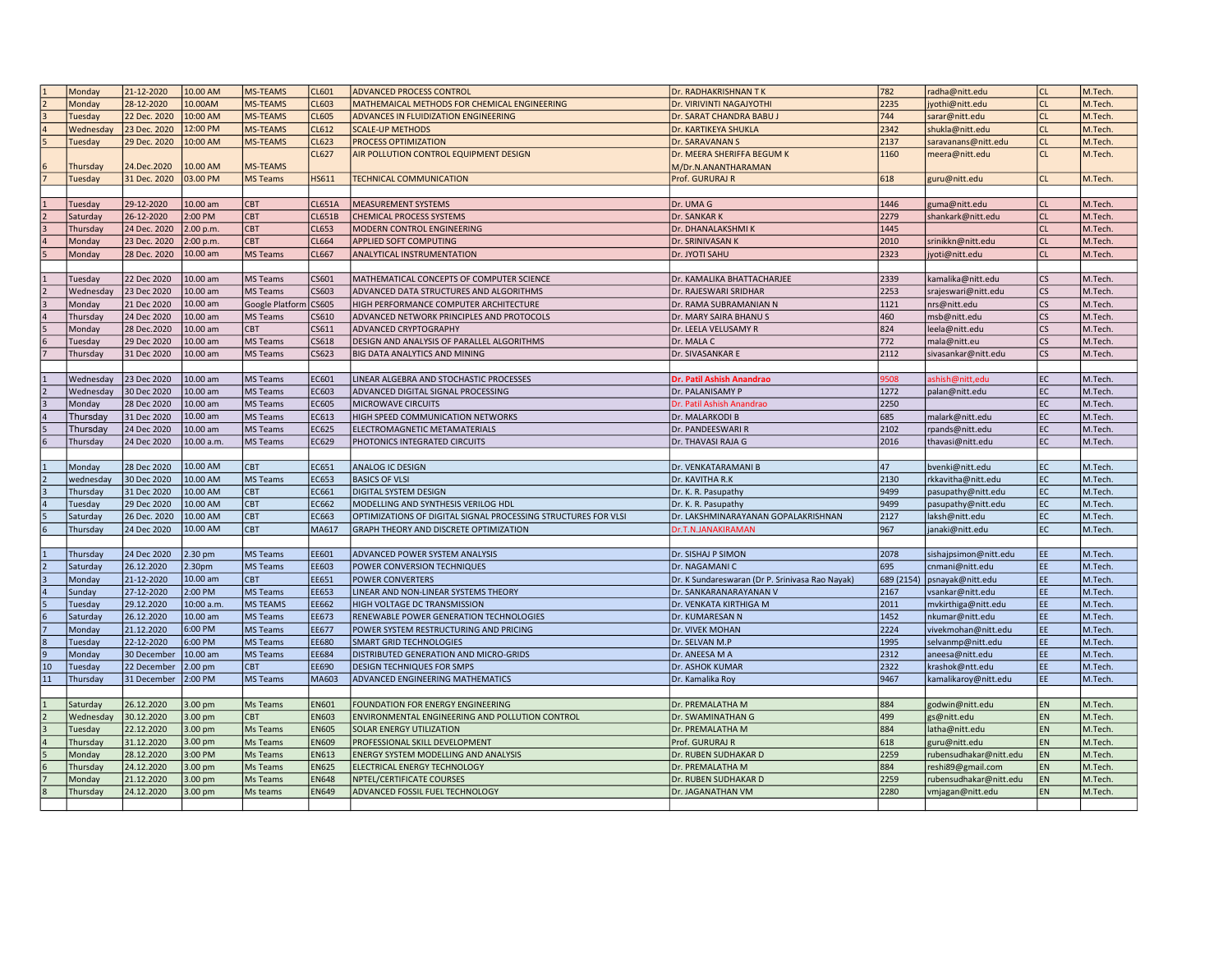|    | Monday    | 28-12-2020     | 2.00 PM                 | <b>CBT</b>      | IC601        | MEASUREMENTS IN MANUFACTURING AND PROCESS INDUSTRIES | Dr. UMAPATHY M                  | 1120        | umapathy@nitt.edu                     | IC.        | M.Tech  |
|----|-----------|----------------|-------------------------|-----------------|--------------|------------------------------------------------------|---------------------------------|-------------|---------------------------------------|------------|---------|
|    | Thursday  | 24-12-2020     | 10:00 AM                | <b>CBT</b>      | C603         | <b>INDUSTRIAL AUTOMATION SYSTEMS</b>                 | Dr. SIVAKUMARAN N               | 1994        |                                       | IC         | M.Tech. |
|    | Monday    | 21-12-2020     | 10:30 AM                | <b>MS Teams</b> | IC611        | ARTIFICIAL INTELLIGENCE IN INDUSTRIAL AUTOMATION     | Dr. SELVAKUMAR K                | 2302        | kselvakumar@nitt.edu                  | IC.        | M.Tech. |
|    | Wednesday | 23-12-2020     | 2.00 PM                 | <b>MS Teams</b> | IC613        | <b>CYBER SECURITY IN INDUSTRIAL AUTOMATION</b>       | Dr. M. Umapathy                 | 1120        | umapathy@nitt.edu                     | IC.        | M.Tech. |
|    | Tuesday   | 29-12-2020     | 2.00 PM                 | <b>CBT</b>      | IC615        | <b>EMBEDDED SYSTEMS</b>                              | Dr. SRIDEVI V                   | 1993        | sridevi@nitt.edu                      | IC.        | M.Tech. |
| l6 | Tuesday   | 22 - 12 - 2020 | 2.30 pm                 | <b>CBT</b>      | IC617        | <b>INTELLIGENT TRANSPORTATION SYSTEMS</b>            | Dr. RAMA KALYAN AYYAGARI        | 1097        | rkalyn@nitt.edu                       | IC.        | M.Tech  |
|    | Saturday  | 26.12.2020     | 10.30am                 | <b>Ms Teams</b> | MA623        | <b>APPLIED MATHEMATICS</b>                           | Dr. LAKSHMANA GOMATHI NAYAGAM V | 2023        |                                       | IC.        | M.Tech. |
|    |           |                |                         |                 |              |                                                      |                                 |             |                                       |            |         |
|    | Monday    | 28-12-2020     | 10.00 am                | <b>MS Teams</b> | ME601        | FUELS COMBUSTION AND EMISSION CONTROL                | Dr. S. VEDHARAJ                 | 2233        | vedha@nitt.edu                        | ME         | M.Tech  |
|    | Tuesday   | 22-12-2020     | 10.00 am                | CBT             | ME603        | <b>ADVANCED FLUID MECHANICS</b>                      | Dr. P KAUSHIK                   | 2230        | pkaushik@nitt.edu                     | <b>ME</b>  | M.Tech. |
|    | Monday    | 21-12-2020     | 10.00 am                | <b>CBT</b>      | <b>ME605</b> | <b>ADVANCED HEAT TRANSFER</b>                        | Dr. S Suresh                    | 2105        | ssuresh@nitt.edu                      | ME         | M.Tech. |
|    | Thursday  | 24-12-2020     | 10.00 am                | Ms Teams        | ME641        | DESIGN AND OPTIMIZATION OF THERMAL ENERGY SYSTEMS    | Dr. MARIAPPAN V                 | 1981        | vmari@nitt.edu                        | <b>ME</b>  | M.Tech. |
|    | Wednesday | 23-12-2020     | 10.00 am                | <b>Ms Teams</b> | ME643        | <b>ADVANCED IC ENGINES</b>                           | Dr. R ANAND                     | 2120        | anandachu@nitt.edu                    | ME         | M.Tech. |
|    |           |                |                         | Teams/Online    | ME646        | POWER PLANT INSTRUMENTATION                          | Dr. PANNIR SELVAM K             | 592         | pannir@nitt.edu                       | <b>ME</b>  | M.Tech. |
|    | Saturday  | 26-12-2020     | $10.00$ am              | Proctor         |              |                                                      |                                 |             |                                       |            |         |
|    |           |                |                         |                 |              |                                                      |                                 |             |                                       |            |         |
|    | Wednesday | 30-12-2020     | 10.30 AM                | <b>MS TEAMS</b> | ME653        | <b>SAFETY MANAGEMENT</b>                             | Dr. BALASUBRAMANIAN K. R        | 1980        | krbala@nitt.edu                       | <b>ME</b>  | M.Tech. |
|    | Thursday  | 24-12-2020     | 10:30 AM                | <b>MS Teams</b> | <b>ME655</b> | OCCUPATIONAL HEALTH AND HYGIENE                      | Dr. S.P. SIVAPIRAKASAM          | 2106        | spshivam@nitt.edu                     | ME         | M.Tech. |
|    | Tuesday   | 22-12-2020     | 10.30 AM                | <b>MS Teams</b> | ME657        | SAFETY IN ENGINEERING INDUSTRY                       | Dr. PRAKASH R                   | 2281        | rprakash@nitt.edu                     | ME         | M.Tech. |
|    | Thursday  | 31-12-2020     | 10:30 AM                | <b>MS Teams</b> | ME659        | REGULATION FOR HEALTH, SAFETY AND ENVIRONMENT        | Dr. NIVISH GEORGE               | 2298        | nivish@nitt.edu                       | ME         | M.Tech. |
|    | Tuesday   | 29-12-2020     | 10:30 AM                | <b>MS Teams</b> | ME671        | <b>ENVIRONMENTAL POLLUTION CONTROL</b>               | Dr. SREEJITH MOHAN              | 2288        |                                       | ME         | M.Tech. |
|    | Monday    | 28-12-2020     | 10.30 AM                | <b>MS Teams</b> | MA611        | <b>PROBABILITY AND STATISTICS</b>                    | Dr. SAVITHA                     | 9471        | sreejith@nitt.edu<br>savitha@nitt.edu | ME         | M.Tech  |
|    |           |                |                         |                 |              |                                                      |                                 |             |                                       |            |         |
|    | Wednesday | 30-12-2020     | 10:00-12 AM             | <b>MS Teams</b> | MT601        | <b>DESIGN OF WELDMENTS</b>                           | Dr. MUTHUKUMARAN S              | 2178        | smuthu@nitt.edu                       | MT         | M.Tech. |
|    |           | 28-12-2020     | 10:00 - 12 PM           |                 | MT603        |                                                      |                                 | 2075        |                                       | MT         |         |
|    | Monday    |                |                         | MS Teams        |              | JOINING OF MATERIALS - I                             | Dr. JEROME S                    |             | jerome@nitt.edu                       |            | M.Tech. |
|    | Wednesday | 23-12-2020     | $10:00 - 12:00$         | CBT             | MT611        | PHYSICAL METALLURGY                                  | Dr. KUMARAN S                   | 1573        | kumara@nitt.edu                       | MT         | M.Tech. |
|    | Saturday  | 26-12-2020     | 10:30 - 12.00           | <b>MS Teams</b> | MT617        | <b>SURFACE ENGINEERING</b>                           | Dr. KARTHIK V                   | 2263        | karthikv@nitt.edu                     | Імт        | M.Tech. |
|    | Monday    | 21-12-2020     | 10:00 -12:00            | <b>CBT</b>      | MT618        | TESTING, INSPECTION AND CHARACTERIZATION             | Dr. SIVAPRASAD K                | 2131        | ksp@nitt.edu                          | MT         | M.Tech  |
|    | Saturday  | 19-12-2020     | 10:00-12.00             | <b>CBT</b>      | MT621        | PARTICULATE TECHNOLOGY                               | Dr T Srinivasa Rao              | 66          | tsrao@nitt.edu                        | MT         | M.Tech  |
|    | Thursday  | 31-12-2020     | 10:00-12.01             | <b>MS Teams</b> | MT625        | ELECTRICAL ASPECTS OF WELDING                        | Dr. A Raja                      | 1573        | drarajawri@gmail.com                  | MT         | M.Tech  |
|    | Monday    | 26-12-2020     | 10.00 to 12.00 MS Teams |                 | MA613        | <b>Engineering MATHEMATICS</b>                       | Dr. Dinakar                     | 9466        | dinakarv@nitt.edu                     | MT         | M.Tech. |
|    |           |                |                         |                 |              |                                                      |                                 |             |                                       |            |         |
|    | Thursday  | 31-12-2020     | 10.00-12.00             | <b>CBT</b>      | MT651        | ELECTRICAL, MAGNETIC AND OPTICAL MATERIALS           | Dr. KUMARAN S                   | 1573        | kumara@nitt.edu                       | <b>MT</b>  | M.Tech. |
|    | Wednesday | 30-12-2020     | 10.30 Am                | <b>MS Teams</b> | MT653        | THERMODYNAMICS AND KINETICS                          | Dr. NAGARAJAN D                 | 2249        | nagarajand@nitt.edu                   | <b>MT</b>  | M.Tech. |
|    | Monday    | 28-12-2020     | 10.00 - 12.00           | MS teams        | <b>MA613</b> | <b>ENGINEERING MATHEMATICS</b>                       | Dr.K.Murugesan                  | 773         | murugu@nitt.edu                       | MT         | M.Tech. |
|    |           |                |                         |                 |              |                                                      |                                 |             |                                       |            |         |
|    | Monday    | 28/12/2020     | 10.30 AM                | MS teams        | MT701        | <b>FOUNDRY TECHNOLOGY</b>                            | Dr. KUMARESH BABU S P           | 2114        | babu@nitt.edu                         | MT         | M.Tech. |
|    | Thursday  | 24-12-2020     | 10.30 AM                | MS teams        | MT703        | METAL JOINING                                        | Dr. MUTHUCHAMY A                | 2332        | muthuchamy@nitt.edu                   | <b>MT</b>  | M.Tech. |
|    | Wednesday | 30-12-2020     | 10.30 AM                | <b>CBT</b>      | MA613        | <b>ENGINEERING MATHEMATICS</b>                       | Dr. PONALAGUSAMY R              | 564         | rpalagu@nitt.edu                      | <b>MT</b>  | M.Tech  |
|    |           |                |                         |                 |              |                                                      |                                 |             |                                       |            |         |
|    | Monday    | 21-12-2020     | 10.00 AM                | Ms Teams        | PR601        | <b>ADVANCED MACHINING TECHNOLOGY</b>                 | Dr. ANANDAKRISHNAN V            | 2159        | krishna@nitt.edu                      | <b>IPR</b> | M.Tech. |
|    | Saturday  | 26-12-2020     | 10.00 AM                | <b>CBT</b>      | <b>PR602</b> | <b>ADVANCED FORMING TECHNOLOGY</b>                   | Dr. SATHIYA NARAYANAN C         | 1970        | csathiya@nitt.edu                     | PR         | M.Tech. |
|    | Wednesday | 23-12-2020     | 10.00 AM                | <b>CBT</b>      | <b>PR603</b> | ADVANCED WELDING TECHNOLOGY                          | Dr. SATHIYA P                   | 1969        | psathiya@nitt.edu                     | PR         | M.Tech. |
|    |           |                |                         | https://moodle. | <b>PR612</b> | ADVANCES IN POLYMER MATRIX COMPOSITES                | Dr. PANNEERSELVAM K             | 2008        |                                       | PR         | M.Tech. |
|    | Thursday  | 31-12-2020     | 10.00 - 12.30           | nitt.edu/moodle |              |                                                      |                                 |             |                                       |            |         |
|    | Thursday  | 24-12-2020     | 10.00 AM                | <b>MS Teams</b> | PR624        | <b>TRIBOLOGY</b>                                     | Dr. DURAI SELVAM M              | 1516        | durai@nitt.edu                        | <b>IPR</b> | M.Tech. |
|    | Wednesday | 30-12-2020     | 10.00 AM                | <b>CBT</b>      | <b>PR628</b> | <b>ADDITIVE MANUFACTURING</b>                        | Dr. SENTHIL P                   | 1979        | senthil@nitt.edu                      | PR         | M.Tech  |
|    |           |                |                         |                 |              |                                                      |                                 |             |                                       |            |         |
|    | Monday    | 28-12-2020     | 12:00 PM                | <b>CBT</b>      | <b>PR651</b> | <b>DATA ANALYTICS</b>                                | Dr. Malolan Sundararaman        | 2294        | malolan@nitt.edu                      | <b>PR</b>  | M.Tech. |
|    | Wednesday | 30-12-2020     | 11.30 AM                | <b>MS TEAMS</b> | <b>PR652</b> | INDUSTRIAL ENGINEERING AND PRODUCTIVITY MANAGEMENT   | Dr. PARTHIBAN P                 | 2020        | partiban@nitt.edu                     | PR         | M.Tech. |
|    | Thursday  | 31-12-2020     | 10.30 AM                | NITT CBT portal | <b>PR653</b> | ANALYSIS AND CONTROL OF MANUFACTURING SYSTEMS        | Dr. ASOKAN P                    | 442         | asokan@nitt.edu                       | PR         | M.Tech. |
|    | Saturday  | 26-12-2020     | 3:00 PM                 | <b>CBT</b>      | <b>PR656</b> | <b>SUPPLY CHAIN MANAGEMENT</b>                       | K.SHENBAGAVALLI                 | 9310        | kshenba@nitt.edu                      | CE         | M.Tech  |
|    | Tuesday   | 22-12-2020     | 3:00 PM                 | MS Teams        | <b>PR664</b> | <b>DESIGN AND ANALYSIS OF EXPERIMENTS</b>            | Dr. JEYAPAUL R                  | 2026        | jeyapaul@nitt.edu                     | PR         | M.Tech  |
|    | Thursday  | 24-12-2020     | 10:00 a.m.              | <b>CBT</b>      | <b>PR665</b> | LEAN AND AGILE MANUFACTURING                         | Dr. VINODH S                    | 2165        | vinodh@nitt.edu                       | <b>PR</b>  | M.Tech  |
|    |           |                |                         | https://moodle. | <b>PR681</b> | ADVANCED OPTIMIZATION TECHNIQUES                     | Dr. PANNEERSELVAM K             | 2008        | kps@nitt.edu                          | PR         | M.Tech. |
|    | Tuesday   | 29-12-2020     | 10.00 - 12.30           | nitt.edu/moodle |              |                                                      |                                 |             |                                       |            |         |
|    |           |                |                         |                 |              |                                                      |                                 |             |                                       |            |         |
|    | Tuesday   | 22.12.2020     | 10.00 - 12.30           | <b>CBT</b>      | CA601        | <b>STATISTICAL COMPUTING</b>                         | <b>Dr.CHITRAP</b>               | <b>9496</b> | chitrap@nitt.edu                      | <b>CA</b>  | M.Tech. |